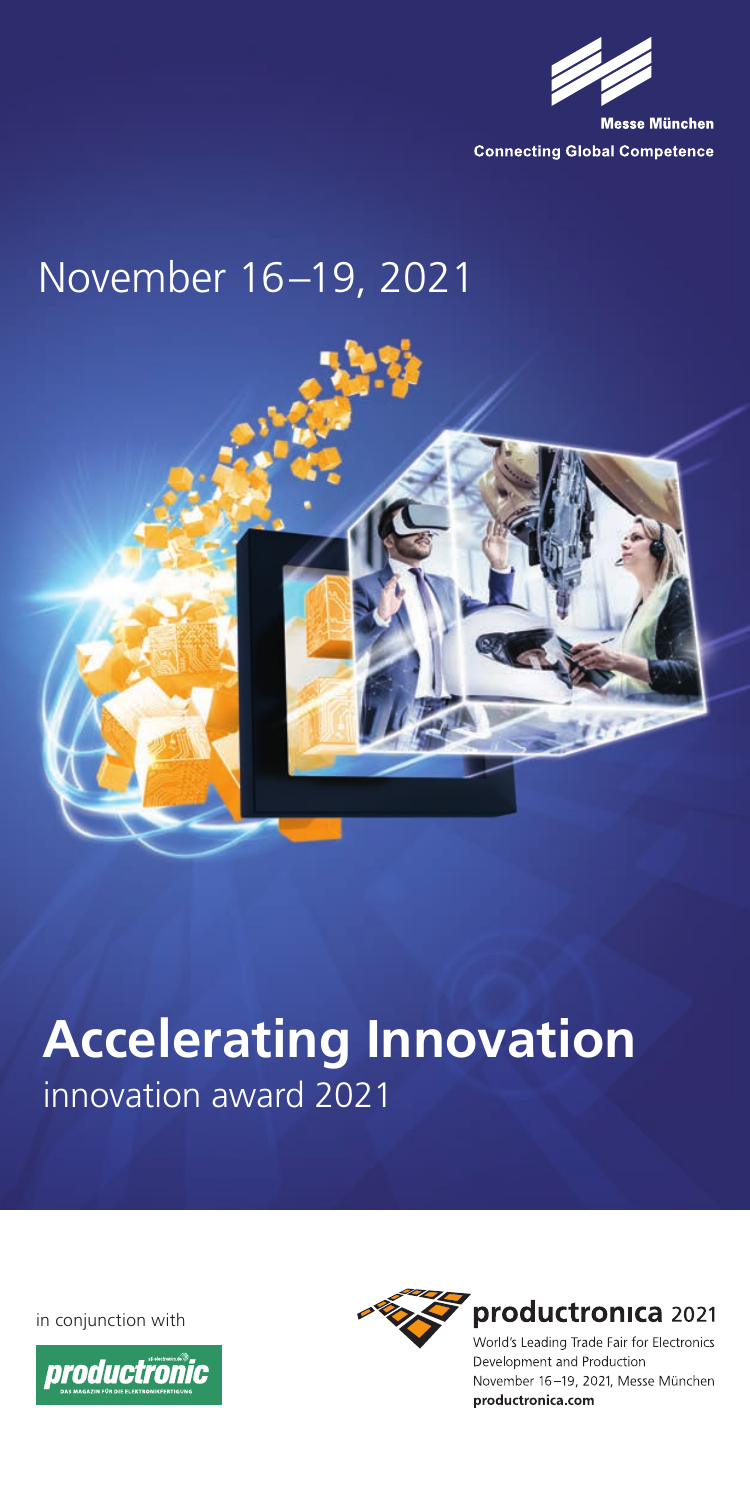# **The productronica innovation award 2021**

Exhibitors participating in productronica 2021 have the chance to present their companies at a forum that is unique the world over. For the fourth time, productronica is collaborating with "productronic" magazine to present the "productronica innovation award." The award honors the most innovative new products and manufacturing techniques in six categories.

### **Who can apply?**

- The productronica innovation award is open exclusively to exhibitors participating in productronica 2021. All exhibiting companies are invited to submit entries.
- The award may only be presented to product innovations or innovative manufacturing techniques that are on display at exhibition stands at productronica 2021 and are no more than 12 months old at the time of the fair.
- The product must be exhibited at the stand and must be presentable!
- **Product innovations must be available for sale at the time of** the presentation (exception: Future Markets Cluster).
- Generally speaking, each exhibitor may submit more than one product innovation for the competition.

### **What are product innovations and innovative manufacturing techniques?**

- **Entirely new developments**
- Significant technical developments or improvements which differ from the current state of the art.

### **According to what criteria will entries be judged?**

- Level of technical integration
- Economic efficiency
- Design or system-integration characteristics

### **In which categories will the award be presented?**

PCB & FMS Cluster

**SMT Cluster** 

- **Semiconductor Cluster**
- Cables, Coils & Hybrids Cluster
- **Inspection & Quality Cluster**
- **Future Market Cluster**

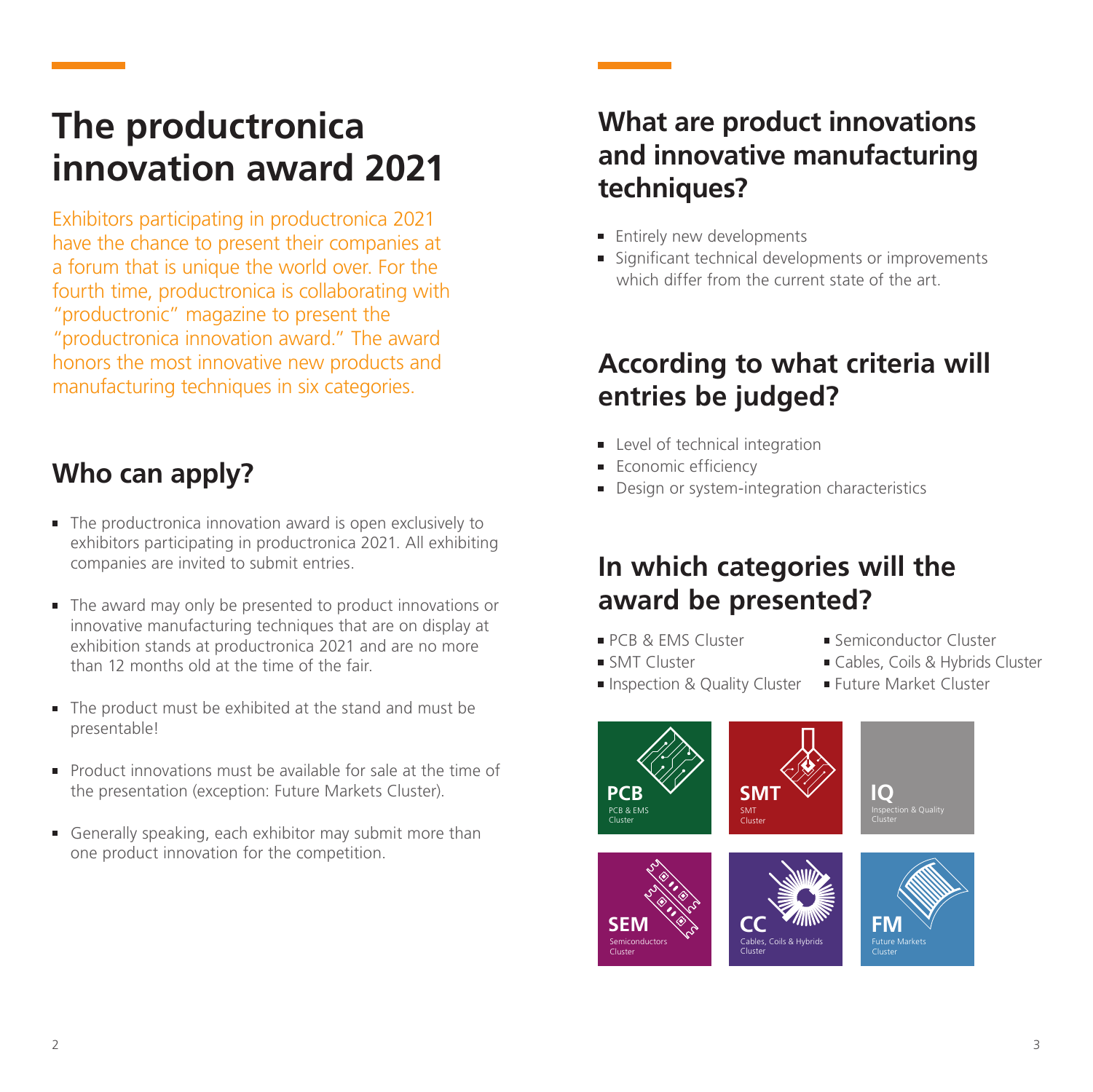#### **Application forms are available at [productronica.com/en/award](https://www.productronica.com/en/award) or [all-electronics.de/veranstaltungen.html](https://www.all-electronics.de/veranstaltungen/productronica-innovation-award/registration.html)**

- Please complete the online form by indicating your company name, address, company division/department, contact person and contact details.
- Be sure to name a contact person at productronica 2021 who is familiar with the product or manufacturing technique being submitted for the award.
- Select the category in which you are submitting your application.
- Submit a detailed description of your innovation and/or advance development that includes its significant, advantages and unique features.
- Please submit your application in English or German language.
- To aid in understanding and complement the entry description, brochures, drawings and photographs may also be enclosed (separately for each innovation).

More details: **[productronica.com/en/award](https://www.productronica.com/en/award)**

### **How can you apply? How will the winners be selected?**

**All submitted applications will be reviewed and evaluated by a panel of highly qualified and competent industry experts.**



### Panel members include:

**PCB & EMS Cluster:**  Dr. Andrej Novikov (Uni Rostock)

**SMT Cluster:** Dr. Maik Hampicke (Fraunhofer IZM)

**Inspection & Quality Cluster:** Dr. Martin Oppermann (TU Dresden)

**Semiconductor Cluster:** Prof. Dr. Lothar Pfitzner (Uni Erlangen)

**Cables, Coils & Hybrids Cluster:** Christoph Stoppok (ZVEI)

**Future Market Cluster:** Dr. Sandra Engle (VDMA)

A preliminary selection will be made based on a multiple-step evaluation process. Any questions that arise will be clarified by telephone.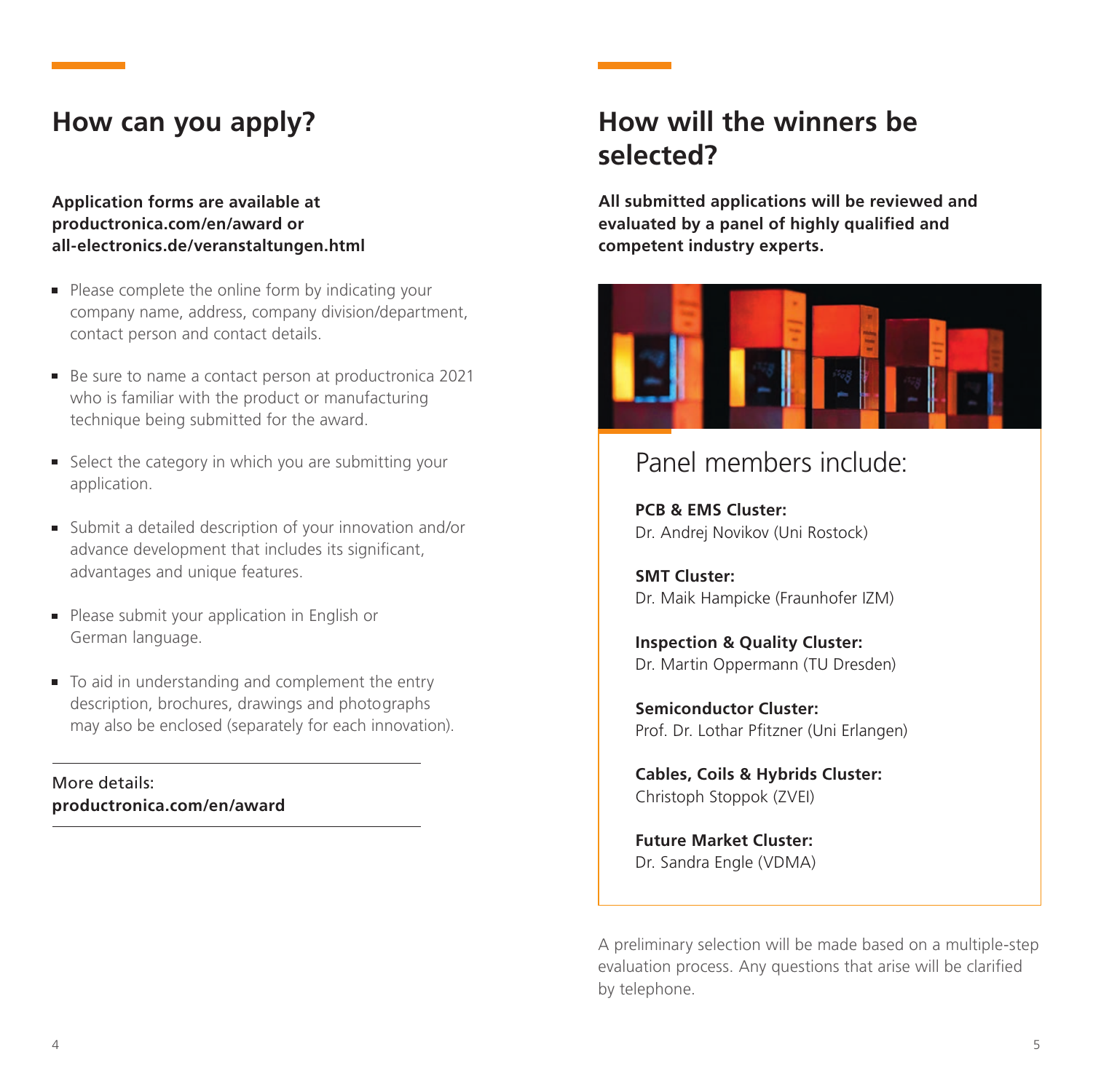### **Where and when is the award ceremony?**

**Winners will be announced at the main press conference for productronica.**

The productronica innovation awards will be presented at productronica 2021 within the scope of the exhibitor Get-Together.

#### **Award ceremony**

Tuesday, November 16th, 2021 from 6:00 p.m.

More details: **productronica.com/en/award-ceremony**

### **How and where will all submissions be presented to the public?**

- Unless expressly forbidden, all submitted product innovations or innovative manufacturing techniques will be presented to the public prior to productronica at [productronica.com/en/award](https://www.productronica.com/en/award) and [all-electronics.de/](https://www.all-electronics.de/veranstaltungen/productronica-innovation-award/registration.html)  indicating the hall and stand number.
- $\blacksquare$  Prior to the fair, reports about the submitted innovations will appear in the Messe München visitor and exhibitor newsletters, at the above mentioned websites and in Hüthig Verlag newsletters.
- Submitted product innovations or innovative production techniques that you do not wish to present to the public until the fair will absolutely be treated as strictly confidential. In this case, reports will only indicate that your company has submitted a product innovation or innovative manufacturing technique. It will not be presented to the public until the beginning of the trade fair.
- During and after productronica 2021, in-depth reports, about the award-winning products and techniques will appear in Hüthig Verlag's print and online media and in Messe München press releases.